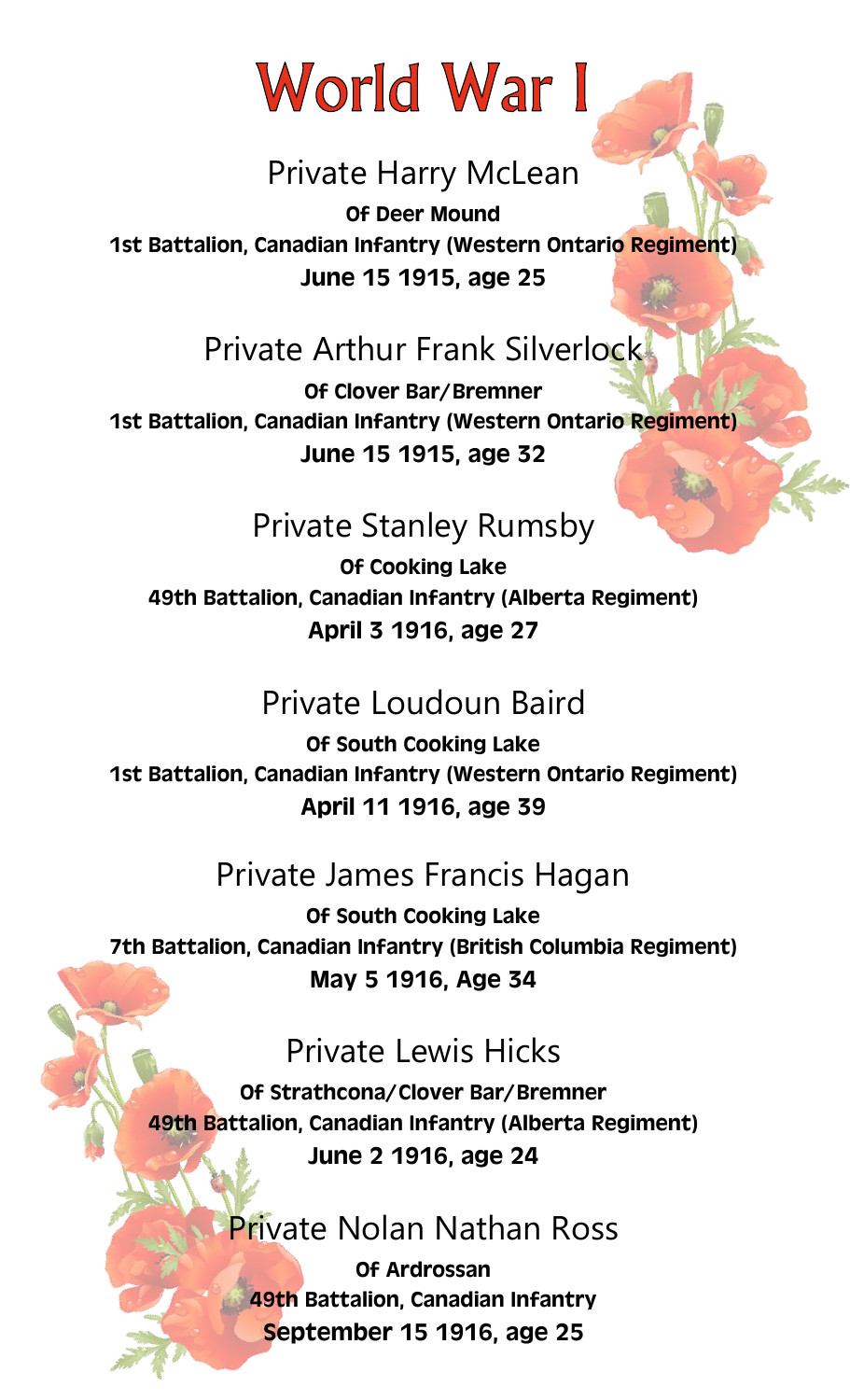#### Lieutenant Robert Eugene Drader

*Of Deer Mound 49th Battalion, Canadian Infantry (Alberta Regiment) September 16 1916, age 25*

#### Private Thomas Burke

*Of Deer Mound 31st Battalion, Canadian Infantry September 24 1916, age 25*

## Private Iorwerth Richard Owen

*Of Deville/North Cooking Lake 15th Battalion, Canadian Infantry September 29 1916, age 18*

#### Private Henry Fullerton

*Of Ministik Canadian Army Medical Corps October 8 1916, age 26*

#### Sergeant Frederick Hutton

*Of Clover Bar 49th Battalion, Canadian Infantry (Alberta Regiment) October 8 1916, age 26*

#### Private John Monypenny

*Of South Cooking Lake 49th Battalion, Canadian Infantry (Alberta Regiment) October 9 1916, age 35*

#### Second Lieutenant William Francis Harman

#### Fullerton

*Of Ministik Royal Flying Corps*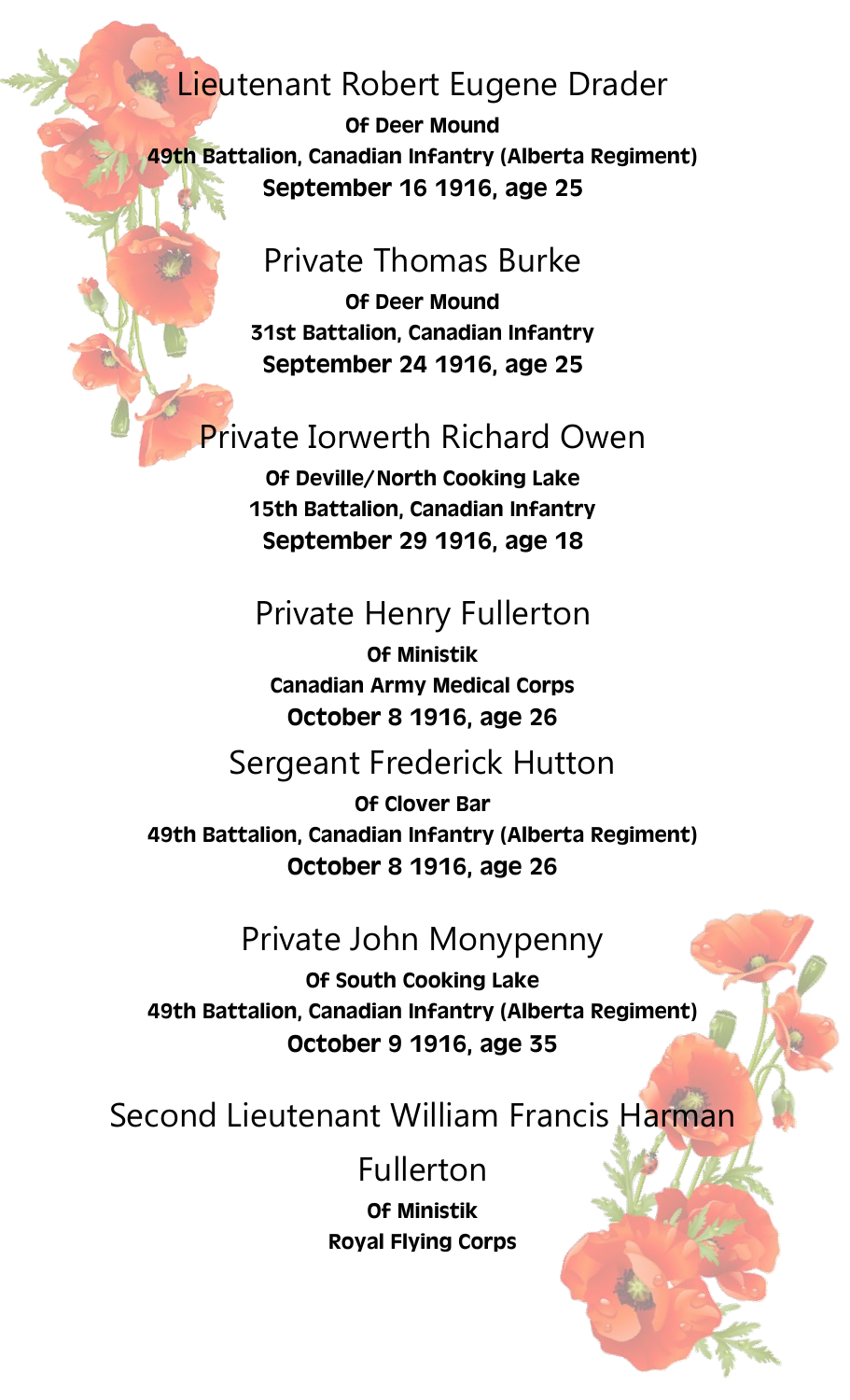#### *October 22 1916, age 27*

#### Private Herbert Franklin Ball

*Of Deer Mound 38th Battalion, Canadian Infantry November 18 1916, age 27*

#### Private John Bayne Brown

*Of North Cooking Lake 49th Battalion, Canadian Infantry October 9 1916, age 33*

#### Private Jervis Wild

*Of Clover Bar/Bremner 21st Battalion, Canadian Infantry (Eastern Ontario Regiment) September 18 1916, age 23*

#### Private George Clark Wheatley

*Of Strathcona 8th Battalion, Canadian Infantry (Manitoba Regiment) March 28 1917, age 21*

## Private William Burke

*Of Deer Mound 50th Battalion, Canadian Infantry March 31 1917, age 21*

#### Private John Edward Haley

*Of South Cooking Lake 78th Battalion, Canadian Infantry (Manitoba Regiment) April 9 1917, age 30*

#### Private Thomas Frank Hanlan

*Of Ardrossan 78th Battalion, Canadian Infantry April 9 1917, age 24*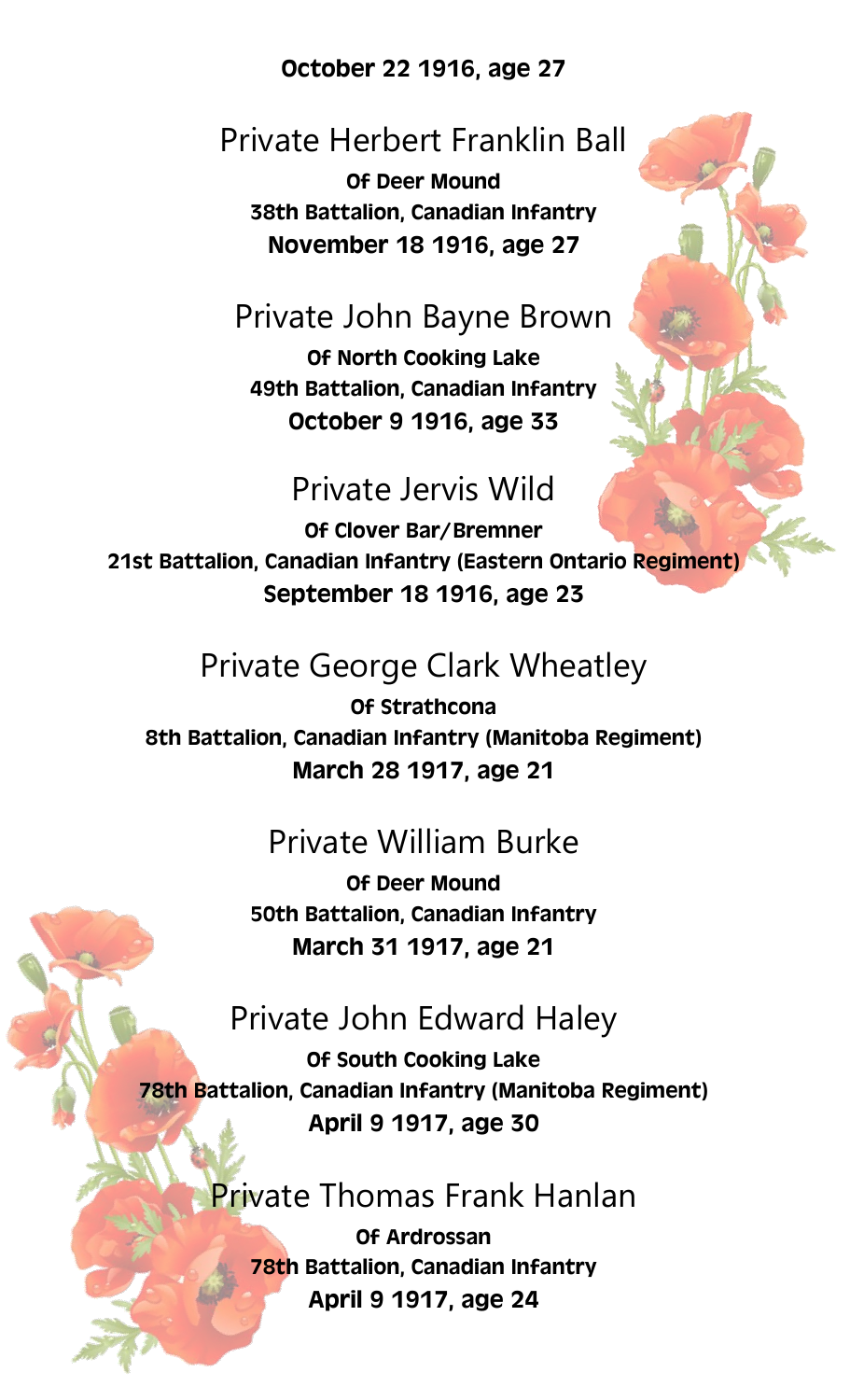## Sergeant Lloyd Joseph McGhan

*Of Clover Bar 5th Battalion, Canadian Infantry (Saskatchewan Regiment) April 9, 1917, age 25*

#### Private Thomas Atkinson

*Of Ministik 46th Battalion, Canadian Infantry (Saskatchewan Regiment) April 13 1917, age 22*

## Sergeant Jack Montague McCloskey

*Of Clover Bar/Bremner "C" Company, 8th Battalion, Canadian Infantry (Manitoba Regiment)*

#### *April 28 1917, age 25*

## Private Alexander Gladu

*Of Hastings Lake 8th Battalion, Canadian Infantry (Manitoba Regiment) April 28 1917, age 18*

#### Private James Lammie

*Of Clover Bar/Bremner 10th Battalion, Canadian Infantry (Alberta Regiment) April 28, 1917, age 27*

#### Private James Balcarras

*Of South Cooking Lake 2nd Canadian Mounted Rifles (British Columbia Regiment) June 20 1917, age 44*

#### Private Samuel Warren Ball

*Of Deer Mound 38th Battalion, Canadian Infantry June 26 1917, age 19*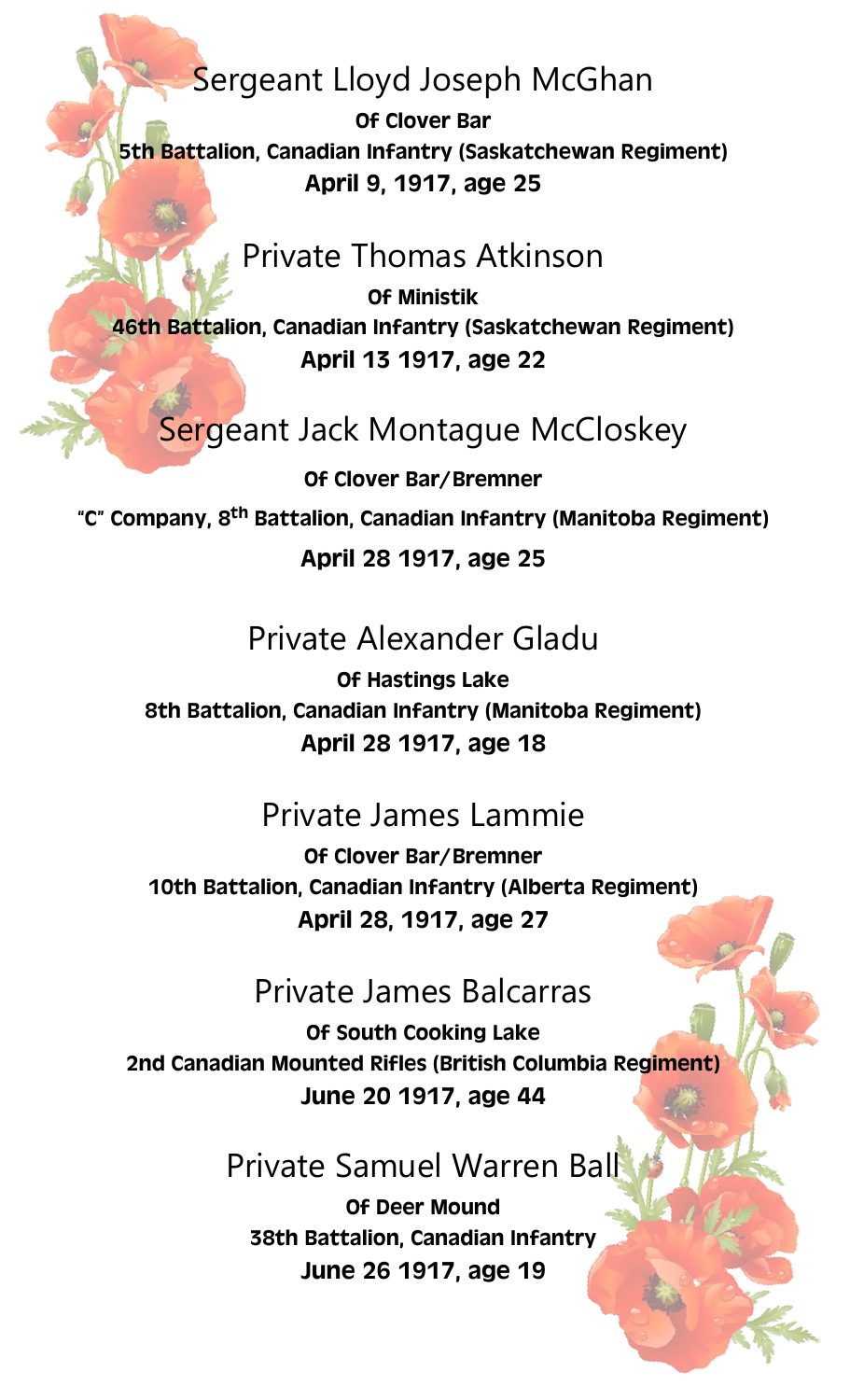#### Private Charles Ball

*Of South Cooking Lake 10th Battalion, Canadian Infantry (Alberta Regiment) August 15 1917, age 18*

#### Private John Coleman

*Of Deville 10th Battalion, Canadian Infantry (Alberta Regiment) August 15 1917, age 33*

## Private Robert Charles Humphreys

*Of Clover Bar/Bremner 31st Battalion, Canadian Infantry (Alberta Regiment) August 21 1917, age 31*

#### Private Lawrence Harold Webb

*Of Wye 50th Battalion, Canadian Infantry August 25 1917, age 33*

#### Private Charles Blackwell

*Of South Cooking Lake "C" Company, 49st Battalion Canadian Infantry August 31 1917, age 36*

#### Private William Wesley Hare

*Of Bruderheim 50th Battalion, Canadian Infantry (Alberta Regiment) September 28 1917, age 19*

#### **Second Lieutenant Harold Taylor Noble**

*Of Ministik 20th Squadron, Royal Flying Corps September 28 1917, age 22*